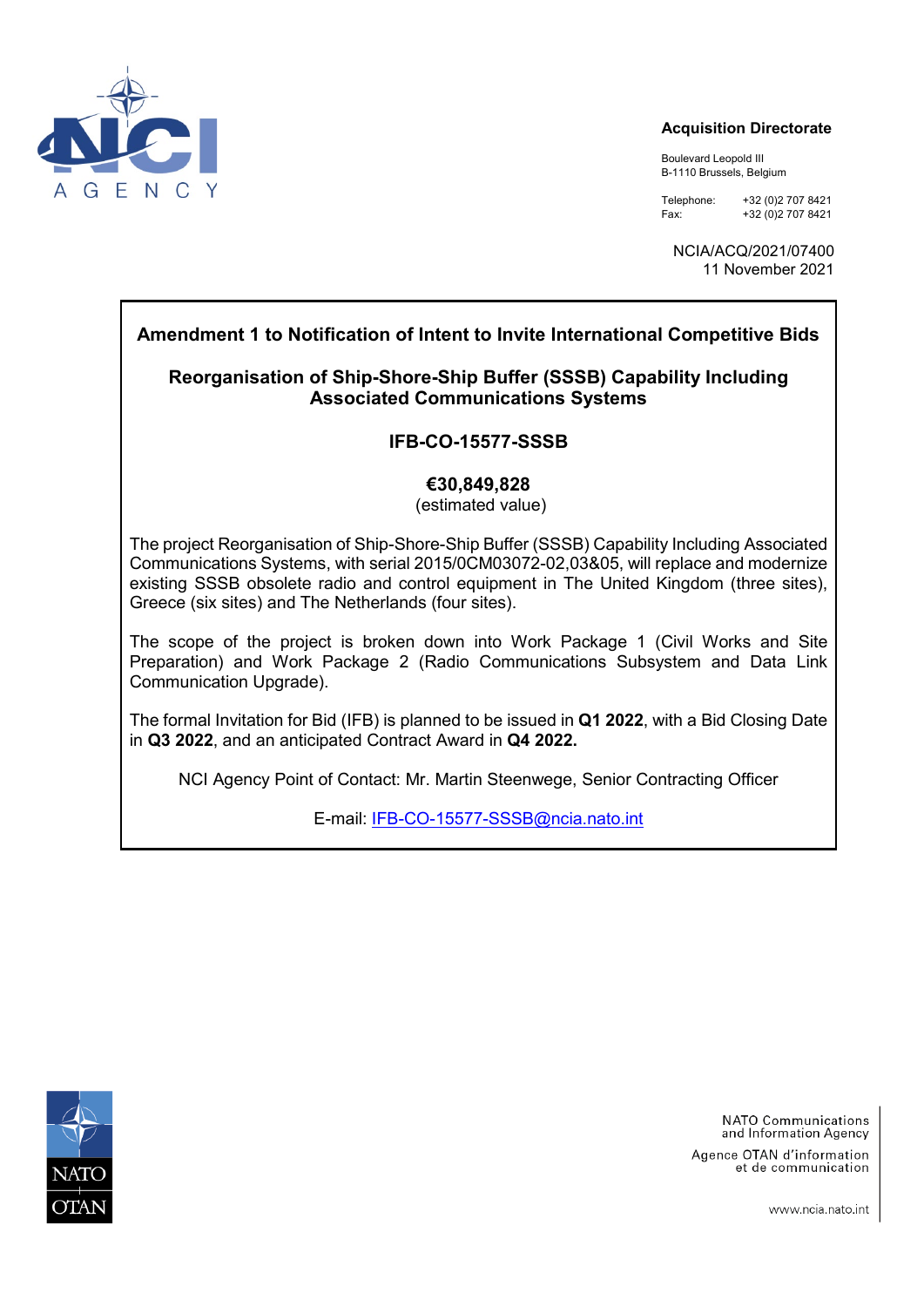

#### To: Industry

Subject Amendment 1 to Notification of Intent to Invite Bids for International Competitive Bidding

> Reorganisation of Ship-Shore-Ship Buffer (SSSB) Capability Including Associated Communications Systems

#### **IFB-CO-15577-SSSB**

- References: A. AC/4(PP)D/28149 (United Kingdom)
	- B. AC/4(PP)D/28150 (Greece)
	- C. AC/4(PP)D/28151 (The Netherlands)
	- D. AC/4-DS(2020)0009
	- E. AC/4-2261 (1996 Edition)
	- F. C-M(2002)49 NATO Security Policy
	- G. Issuance of Notification of Intent (NOI) "NCIA/ACQ/2020/6716" dated 21 October 2020
- 1. Notice has been given, through Reference G, of the intent of the NCI Agency to invite bids for the subject competition, and invited National Authorities to provide "Declarations of Eligibility" (DOE) of qualified and certified firms which may be interested in receiving the IFB for this requirement.
- 2. In this Amendment 1 we hereby extend the Closing Date for Nominations of new Prospective Bidders by their National Authorities to **15 December 2021**.
- 3. The NATO Communications and Information Agency (NCI Agency), acting as Host Nation, in accordance with Paragraph 6 of Reference E, intends to invite bids to Reorganize and Modernize Ship-Shore-Ship Buffer (SSSB) in The United Kingdom, Greece and The Netherlands. Release of this IFB is subject to prior authorization from the NATO Investment Committee, currently envisaged for **Q4 2021**.
- 4. An overview of the requirements for this IFB are summarised in Annex A hereto.
- 5. The estimated investment cost for the services and deliverables included within scope of the intended Contract is estimated at € €30,849,828, as set forth in References A to D.
- 6. This will be a single Firm Fixed Price contract with expected duration of approximately **46 months**. It is planned to place a single Contract with one Contractor. No partial bidding shall be allowed.
- 7. Subject to appropriate second stage authorization from the NATO Investment Committee, the NCI Agency intends to use the standard International Competitive Bidding (ICB) Procedure, i.e. lowest priced technically compliant bid.
- 8. The IFB is planned to be issued by end of **February 2022**, with a Bid Closing Date in **Q3 2022**, and an anticipated Contract Award in **Q4 2022**. A Bidders Conference is planned for **March 2022**. Contract Award is subject to funding priority and availability as determined by the NATO Investment Committee. The Purchaser reserves the right to amend these dates at their discretion.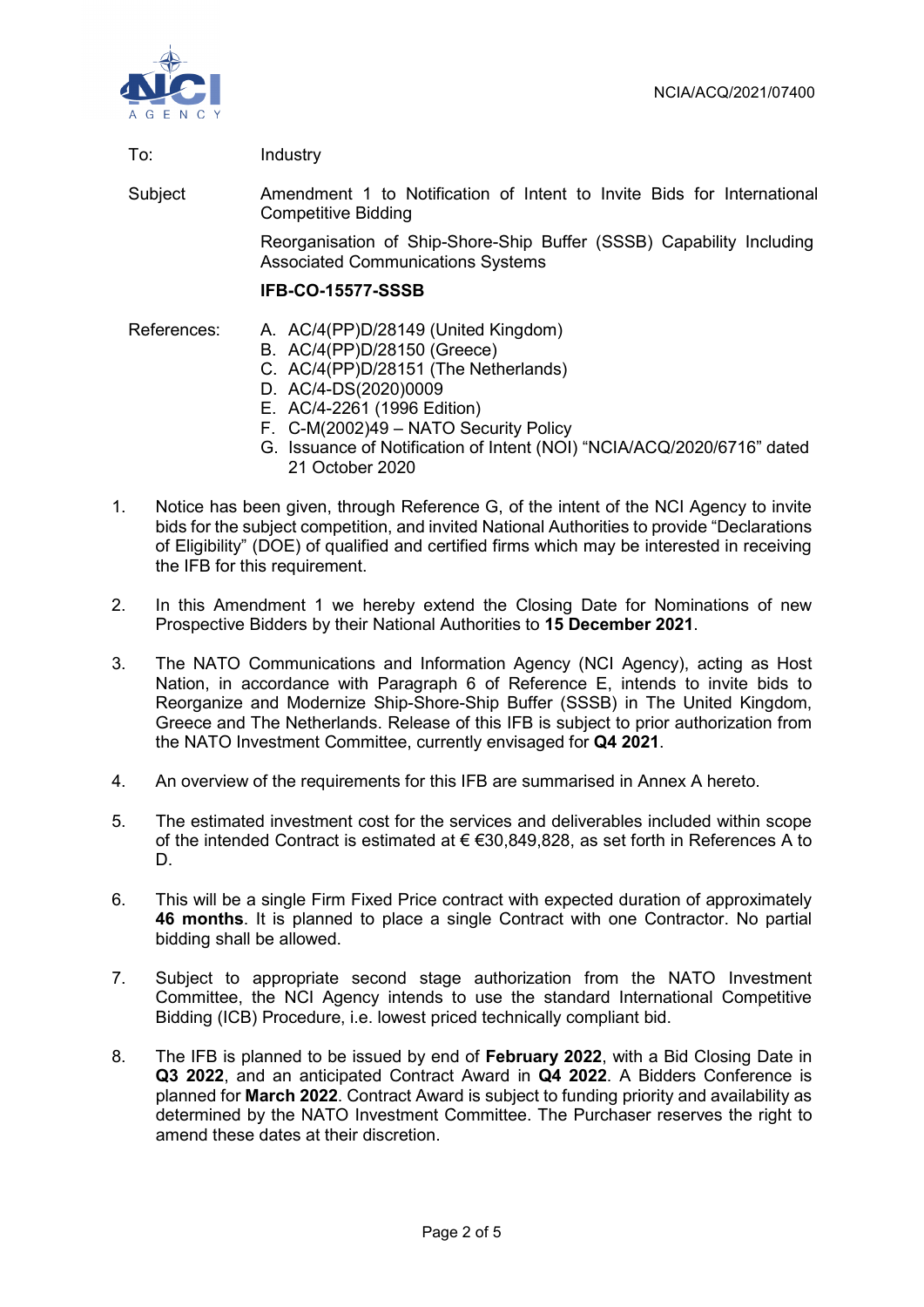

9. Pursuant to Paragraph 6 of Reference E, National Representatives are kindly requested that the NCI Agency be provided with a DOE, not later than **15 December 2021**, of qualified and certified firms, which are interested in bidding for this project. In addition to the certifications required under this NOI, the DOE shall include the following information for each of the nominated firms: **name of the firm, telephone number, fax number, email address, and Point of Contact**. This information is critical to enable smooth communication with prospective Bidders and should be sent to the following address:

> NATO Communications and Information Agency Boulevard Leopold III, 1110 Brussels, Belgium Attention: Mr. Martin Steenwege – Senior Contracting Officer Tel: +32 (2) 707 8335 E-mail: [IFB-CO-15577-SSSB@ncia.nato.int](mailto:IFB-CO-15577-SSSB@ncia.nato.int)

- 10. It is emphasized that requests for participation in this competition received directly from individual firms cannot be considered.
- 11. Bidders will be required to declare a bid validity of twelve (12) months from closing date for receipt of bids, supported by a Bid Guarantee of Euro €300,000 (three hundred and thousand euro). Should the selection and award procedure extend beyond 12 months after Bid Closing Date, firms will be requested to voluntarily extend the validity of their bids and Bid Guarantee accordingly. Bidders may decline to do so; withdraw their bid and excuse themselves from the bidding process without penalty.
- 12. National Authorities are advised that the IFB Package will be **NATO RESTRICTED**. However, execution of the proposed Contract will require unescorted access and work of Contractor personnel at NATO Class II security areas and in accordance with Reference F, personnel of the winning Bidder will be required to hold individual security clearances of **NATO SECRET**. Only companies maintaining appropriate personnel clearances will be able to perform the resulting Contract. Bidders are to note that Contract Award will not be delayed in order to allow Contractor personnel to obtain missing clearances.
- 13. The reference for the IFB is IFB-CO-15577-SSSB and all correspondence concerning this IFB should reference this number.
- 14. Your assistance in this procurement is greatly appreciated.

#### FOR THE DIRECTOR OF ACQUISITION:

Elena Iftimie-Paraschiv Senior Contracting Assistant Elena Iftimie-Paraschiv<sub> $G = 12:41:58+01'00'$ </sub> Digitally signed by Elena Iftimie-Paraschiv Date: 2021.11.11

Enclosures: Annex A (Work Summary Description of Project Scope)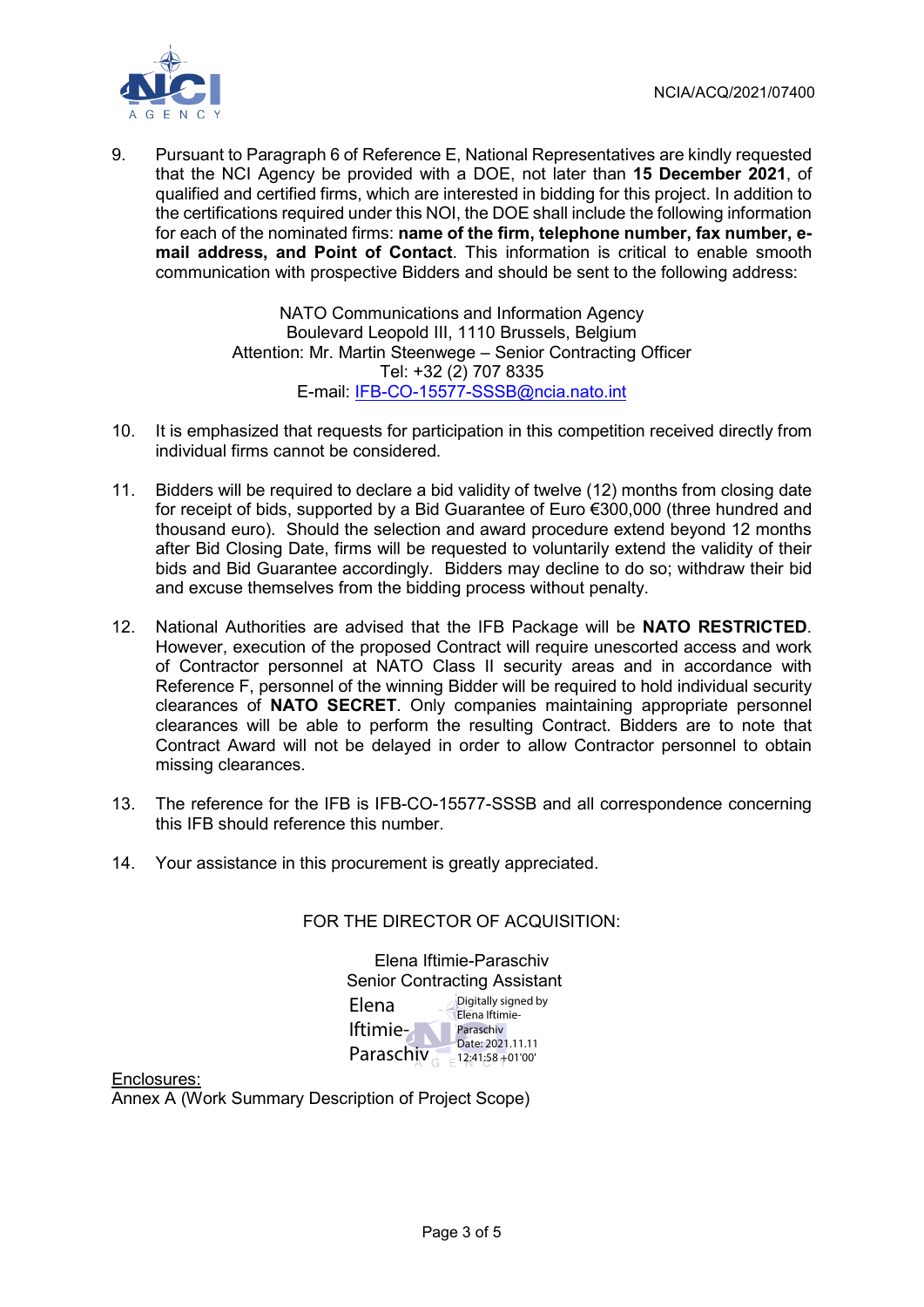

# **Annex A**

# **Project Serial 2015/0CM03072 - 02, 03 & 05**

# **Work Summary Description of Project Scope**

### **1. Background**

The SSSB is a real time digital link buffer system supporting the exchange of tactical information between the NATO Air Defence Ground Environment (NADGE) system, Airborne Early Warning (AEW) systems and Naval Forces by the use of NATO data Link 1, 11, 11B and Link 22.

The current SSSB equipment is old and suffers from repeated failures. There is a need to reorganize and recover full functionality of existing SSSB communication systems due to the obsolescence of presently installed radio systems and intra-sites communications and to prepare the floor for the migration to Link 22 and the relevant modernization driving requirements.

#### **2. Operational Objective**

The objectives of the project are to provide:

- Seamless, resilient, flexible bearer services and connectivity between Operational Forces and NATO Commands, supporting operations while static and deployed sites are available;
- Effective non-SATCOM wireless transmission services at Line of Sight (LOS) and Beyond Line Of Sight (BLOS);
- Exploitation of the full electromagnetic-spectrum capability to provide survivable wireless services and systems in support of NATO operations;
- Deployment of wireless capability whenever needed throughout and beyond the NATO Area of Responsibility in accordance with NATO Ministerial Guidance;
- Management and adaptation of wireless-system and service configurations to provide maximum capacity consistent with the physical and threat environment;
- Interfacing of wireless-system and NATO Command Structure;
- Configuration and organization of wireless transmission and networking services;
- Future integration into Allied Command & Control Systems (ACCS);
- Multi-Link-11 network capability;
- Multi-Link-22 network capability;
- Full Communication Control for Data and Voice services;